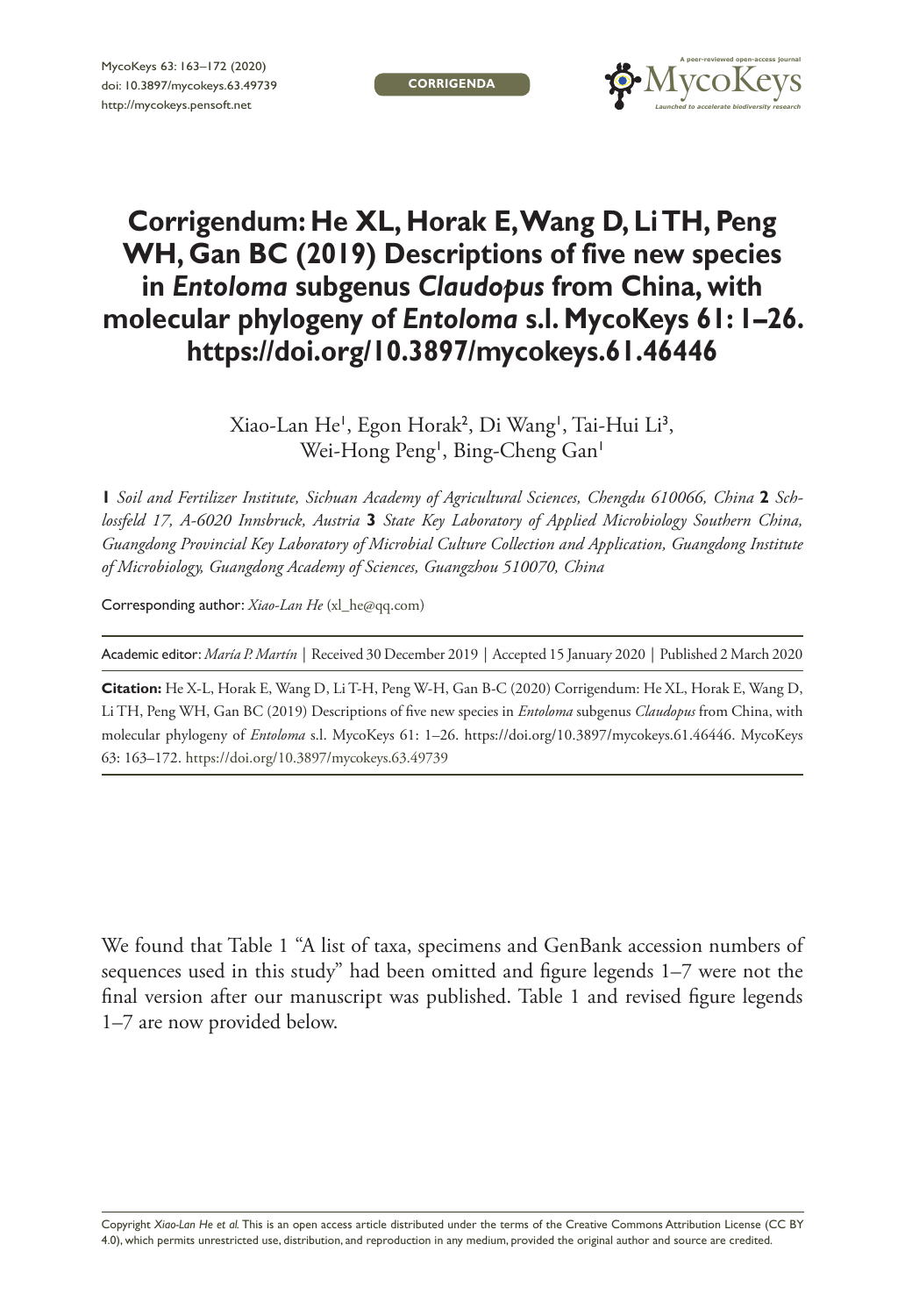|                                  |                                |                  |          | <b>GenBank</b> accessions |                  |          |
|----------------------------------|--------------------------------|------------------|----------|---------------------------|------------------|----------|
| Taxa                             | Collection No.                 | Origin           | ГTS      | $_{LSU}$                  | RPB <sub>2</sub> | mtSSU    |
| Alboleptonia aff.<br>sericella   | $\infty$<br><b>MCA197</b>      |                  |          | GU384609                  | GU384632         | GU384583 |
|                                  | AST84                          |                  |          | GU384610                  | GU384633         | GU384584 |
| A. stylophora<br>Calocybe carnea |                                |                  | AF357028 | AF223178                  | DQ367432         | AF357097 |
| Claudopus                        | DLL 9871                       | Australia        |          | HQ731514                  | HQ731517         | HQ731511 |
| minumionus                       |                                |                  |          |                           |                  |          |
| C. viscosus                      | DLL 9788                       | Australia        |          | HQ731516                  | HQ731518         | HQ731513 |
| Clitopilus hirneolus             | MEN 199956                     | Italy            |          | GQ289211                  | GQ289278         | GQ289352 |
| E. abortivum                     | H den Bakker 92                | Canada           |          | GQ289150                  | GQ289222         | GQ289290 |
| E. albidoquadratum               | P. Manimohan 667, holotype     | India: Kerala    |          | GQ289150                  | GQ289222         | GQ289290 |
| E. albidum                       | YL 3218                        | Canada           | KC710102 | KC710151                  |                  | KC710180 |
| E. albomagnum                    | Gates E2030                    | Australia        | KC710065 | KC710137                  |                  | KC710165 |
| E. alcedicolor                   | E. Arnolds 02-760276, holotype | The Netherlands  | KC710123 | GQ289152                  | GQ289224         | GQ289292 |
| E. allochroum                    | JVG 1060902-1                  | Spain            | KC898376 | KC898522                  |                  | KC898488 |
| E. almeriense                    | LIP JVG 990105I, holotype      | Spain: Almer A   | KJ001428 |                           |                  |          |
| E. alpinum                       | SAAS 774, holotype             | China: Sichuan   | KJ658969 | KJ658972                  |                  |          |
| E. asterosporum                  | K479                           | Japan: Okayama   | AB691990 | AB692007                  | AB692017         |          |
| E. atrosericeum                  | G262084, holotype<br>K69-310   | France           | LN850607 |                           |                  |          |
| E. azureosquamulosum             | GDGM 27355                     | China: Guangdong | JQ410333 | JQ410325                  |                  | JQ993073 |
| E. bisporigerum                  | KK 106/02                      | Finland          | LN850534 |                           | LN850682         |          |
| E. bloxamii                      | MEN 200442                     | Austria, EU      | KC710087 | GQ289154                  | GQ289226         | GQ289294 |
| $E.$ brunneoumbonatum            | CAL 317, holotype              | India            | KX774266 |                           |                  |          |
| E. boreale                       | KK 106/09, holotype            | Finland          | LN850624 |                           | LN850697         |          |
| E. byssisedum var.               | <b>SAAS 1160</b>               | China: Sichuan   | KU312118 | KU534231                  | KU534476         | KU534421 |
| microsporum                      |                                |                  |          |                           |                  |          |
| E. byssisedum var.               | <b>SAAS 1828</b>               | China: Sichuan   | KU312120 | KU534234                  | KU534477         | KU534433 |
| microsporum                      |                                |                  |          |                           |                  |          |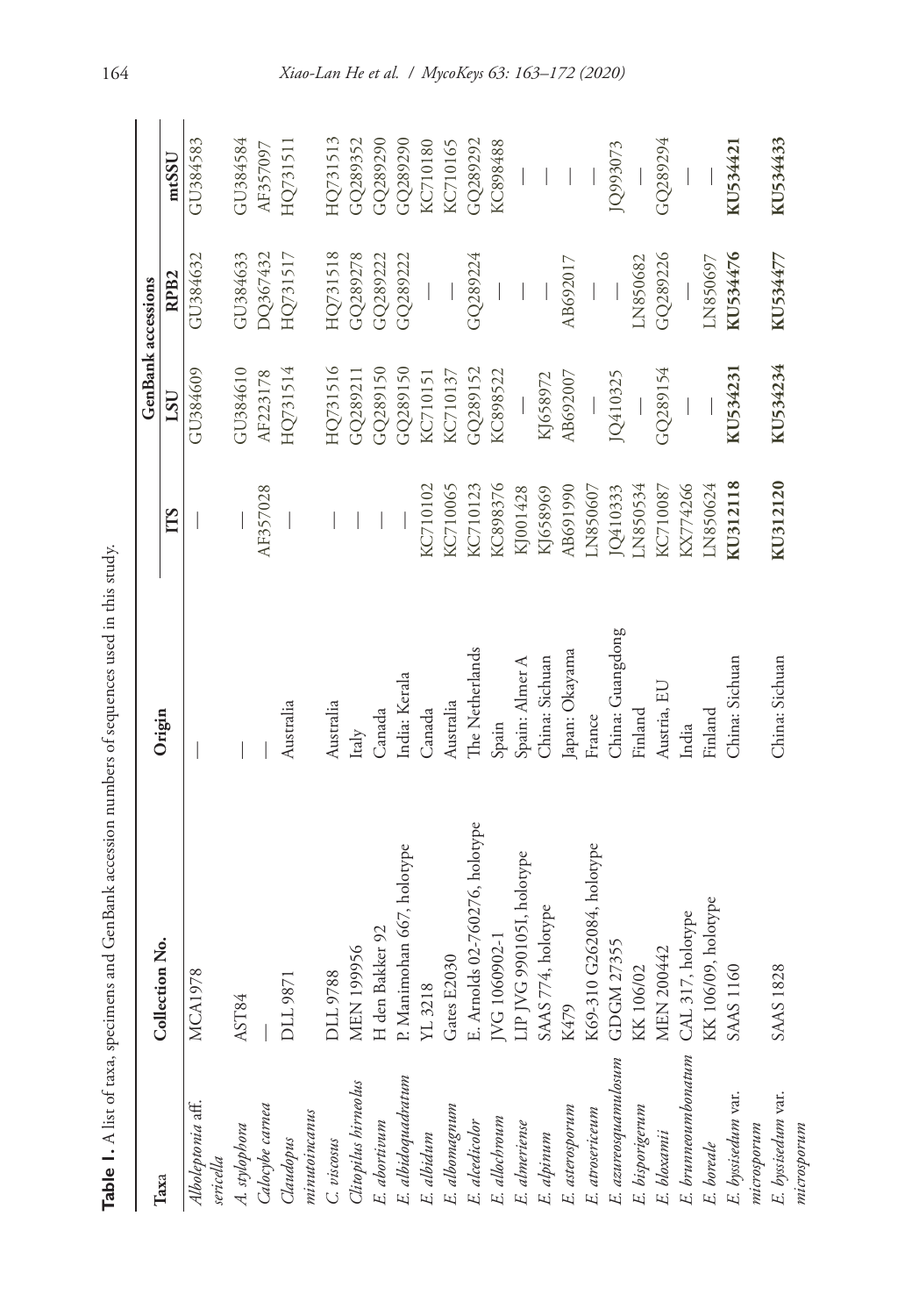|                                                                                                                                                  |                                         |                       |          | <b>GenBank</b> accessions |          |          |
|--------------------------------------------------------------------------------------------------------------------------------------------------|-----------------------------------------|-----------------------|----------|---------------------------|----------|----------|
| Taxa                                                                                                                                             | Collection No.                          | Origin                | TTS      | LSU                       | RPB2     | mtSSU    |
| E. caccabus                                                                                                                                      | MEN 200324                              | Belgium               | KC710063 | GQ289155                  | GQ289227 | GQ289295 |
| E. caesiolamellatum                                                                                                                              | Wölfel, 20.2.2000, holotype             | Canary Islands        | KC710126 | KC710157                  |          | KC710187 |
| E. caespitosum                                                                                                                                   | GDGM 27564                              | China: Hainan         | JQ281477 | JQ320130                  | JQ993078 | JQ993070 |
| E. callichroum var.                                                                                                                              | G. Wölfel, F. Hampe (L, Wö E17/10,      | Germany               | KC898355 | KC898523                  |          | KC898490 |
| venus turn                                                                                                                                       | holotype E. venustum)                   |                       |          |                           |          |          |
|                                                                                                                                                  | Stubbe 06252 (GENT)                     | The Netherlands       | KC710115 | KC710153                  |          | KC710183 |
| E. callidermum<br>E. cephalotrichum                                                                                                              | C. Ulje 1997-08-01 Netherlands          | The Netherlands       |          | GQ289157                  | GQ289229 | GQ289297 |
| E. cettoi                                                                                                                                        | Zuccherelli et al. 11.IX.1992, holotype | Italy                 | LN850560 |                           | LN850687 |          |
|                                                                                                                                                  | E. Morozova (LE254353)                  | Russia: Leningrad     | KC898445 | KC898500                  |          | KC898465 |
|                                                                                                                                                  | R.M. Dähncke (L 855, holotype)          | Spain: Canary Islands | KC898434 | KC898519                  |          | KC898479 |
|                                                                                                                                                  | <b>MEN 198302</b>                       | The Netherlands       | KC710059 | KC710136                  |          | KC710164 |
|                                                                                                                                                  | J. Vauras 9770F                         | Finland               |          | GQ289230                  | GQ289159 | GQ289299 |
|                                                                                                                                                  | Marina (LE258103)                       | Russia: Sverdlovsk    | KC898362 | KC898524                  |          | KC898494 |
|                                                                                                                                                  | MEN 2004055                             | Australia: Tasmania   | KC710107 | GQ289167                  | GQ289238 | GQ289307 |
|                                                                                                                                                  | Stubbe 06236                            | Malaysia              | KC710057 | KC710134                  |          | KC710162 |
|                                                                                                                                                  | <b>SAAS 1117</b>                        | China: Sichuan        | KU312103 | KU534225                  | KU534463 | KU534420 |
| E. chabbeum<br>E. chyrophilum<br>E. coles<br>E. coelestinum<br>E. coeruleopiride<br>E. conchatum<br>E. conchatum<br>E. conchatum<br>E. conchatum | <b>SAAS 1014</b>                        | China: Sichuan        | KU312105 | KU534224                  | KU534462 | KU534418 |
|                                                                                                                                                  | 712, holotype<br>SAAS I                 | China: Sichuan        | KU312111 | KU534220                  | KU534459 | KU534432 |
| E. conferendum                                                                                                                                   | <b>MEN 200330</b>                       | Slovakia              | KC710055 | KC710133                  | KC710191 | KC710161 |
| E. conicosericeum                                                                                                                                | LIP JVG 1080514, holotype               |                       | JX454878 |                           |          |          |
| E. costatum                                                                                                                                      | G. Immerzeel 2000-10-10                 | The Netherlands       |          | GQ289161                  | GQ289232 | GQ289301 |
| E. crassicystidiatum                                                                                                                             | GDGM 28821, paratype                    | China: Guangdong      | KC678997 | JQ291567                  | IQ993085 | JQ993058 |
| E. cremeoalbum                                                                                                                                   | O300037, holotype                       | Norway                | LN850559 |                           | LN850686 |          |
| E. crepidotoides                                                                                                                                 | GDGM 43979, holotype                    | China: Hainan         | KJ958982 | KJ958983                  | KJ958984 | KJ958985 |
| E. crepidotoides                                                                                                                                 | [29287<br><b>GDGM</b>                   | China: Hainan         |          | KM581267                  | KM581269 | KM581268 |
| E. cretaceum                                                                                                                                     | G. Gates E 1181, holotype               | Australia: Tasmania   | KC710064 | GQ289162                  | GQ289233 | GQ289302 |
| E. crocotillum                                                                                                                                   | SAAS 255, holotype                      | China: Sichuan        | KC555561 | KC55558                   | KP226185 |          |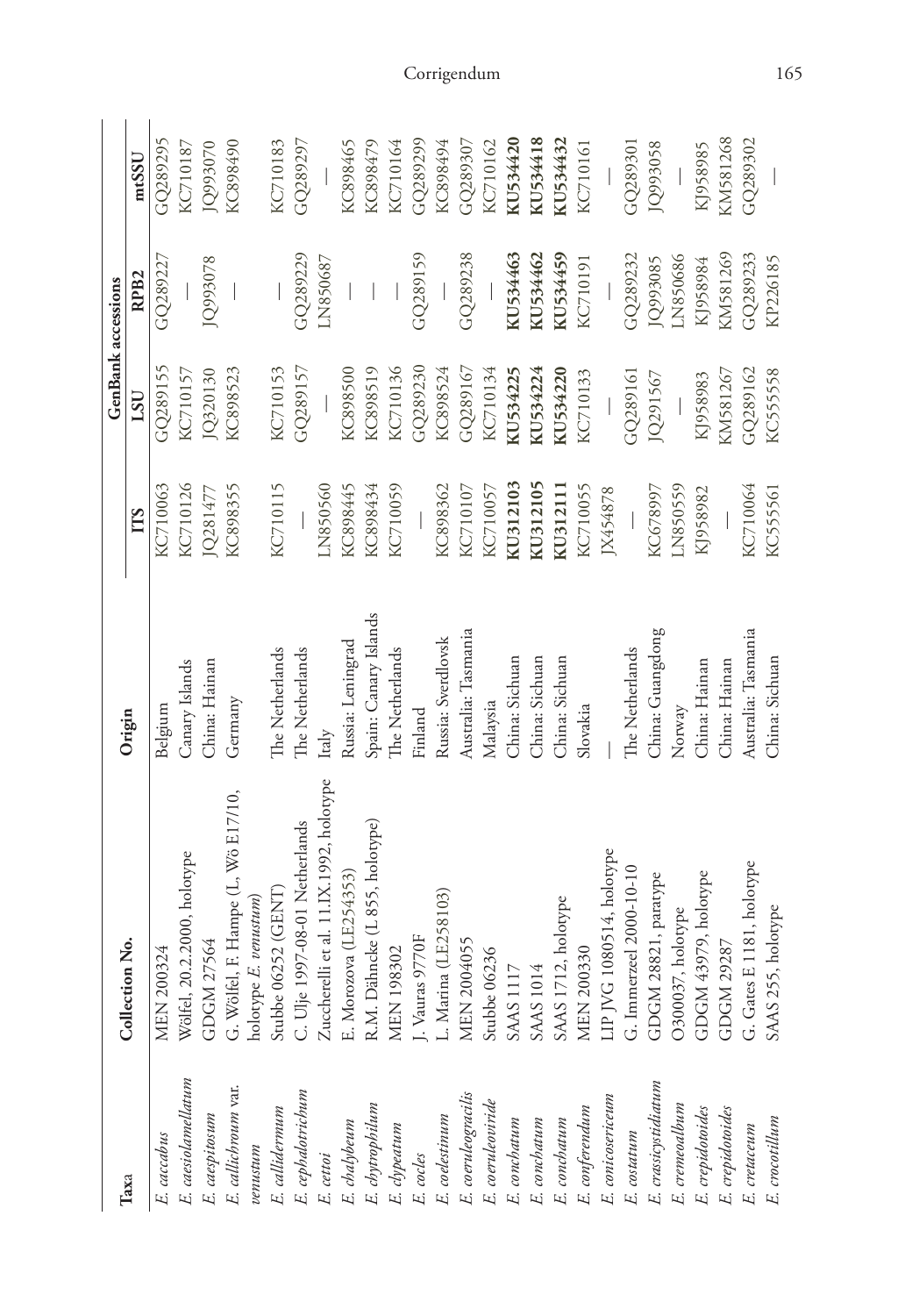| Taxa                                                                                                                                                    | Collection No.                                                                                                    | Origin               |          | <b>GenBank</b> accessions |                  |          |
|---------------------------------------------------------------------------------------------------------------------------------------------------------|-------------------------------------------------------------------------------------------------------------------|----------------------|----------|---------------------------|------------------|----------|
|                                                                                                                                                         |                                                                                                                   |                      | TTS      | $_{LSU}$                  | RPB <sub>2</sub> | mtSSU    |
| E. crocotillum                                                                                                                                          | <b>SAAS 175</b>                                                                                                   | China: Sichuan       | KC555560 | KC555557                  |                  |          |
|                                                                                                                                                         | GDGM 31318, holotype                                                                                              | China: Jilin         | NR154977 | KY972694                  |                  |          |
| E. cyanostipitum<br>E. dichroum                                                                                                                         | LE234260                                                                                                          | Russia: Zhiguli      | KC898442 | KC898528                  |                  | KC898487 |
|                                                                                                                                                         | KK 417/12, holotype                                                                                               | Finland              | LN850584 |                           |                  |          |
| E. eminens<br>E. euchroum                                                                                                                               | LE262995                                                                                                          | Russia: Caucasus     | KC898417 | KC898516                  |                  | KC898483 |
|                                                                                                                                                         |                                                                                                                   | Russia: Primorsky    | KC898438 | KC898529                  |                  |          |
| E. eugenei<br>E. escentricum<br>E. flabellatum<br>E. flabellatum<br>E. flavifolium<br>E. flurfunceum<br>E. furfunceum<br>E. fucobebes<br>E. gelatinosum | E. Popov (LE253771 holotype)<br>M. Meusers E 1705                                                                 | Germany              |          | GQ289163                  | GQ289234         | GQ289303 |
|                                                                                                                                                         | L.R. Hesler 29376, holotype<br>SAAS 1501                                                                          | U.S.A                | LN850614 |                           |                  |          |
|                                                                                                                                                         |                                                                                                                   | China: Guizhou       | KU312115 | KU534215                  | KU534471         |          |
|                                                                                                                                                         |                                                                                                                   | China: Guizhou       | KU312116 | KU534217                  | KU534470         |          |
|                                                                                                                                                         |                                                                                                                   | Canada, Québec       | KC710097 | KC710150                  |                  | KC710179 |
|                                                                                                                                                         |                                                                                                                   | Spain: Barcelona     | KJ001438 | KJ001463                  |                  |          |
|                                                                                                                                                         | SAAS 1080, holotype<br>Y. Lamoureux 2846 (CMMF)<br>JVG 1080920-20<br>MEN2005120, holotype<br>GDGM 28818, holotype | Canada, Newfoundland | KC710125 | KC710156                  |                  | KC710186 |
|                                                                                                                                                         |                                                                                                                   | China: Jinlin        | JX975293 | JQ993094                  | JQ993084         | JQ993062 |
|                                                                                                                                                         | 960127, holotype<br><b>LIP JVG</b>                                                                                |                      | JX454908 |                           |                  |          |
|                                                                                                                                                         | G. Gates E792                                                                                                     | Australia: Tasmania  | KC710103 | GQ289165                  | GQ289236         | GQ289305 |
|                                                                                                                                                         |                                                                                                                   | Australia: Tasmania  | KC710112 | GQ289169                  | GQ289240         | GQ289309 |
|                                                                                                                                                         | G. Gates E1220<br>JVG 1071208-10                                                                                  | Spain: Bizkaia       | K1001449 | KJ001458                  |                  |          |
|                                                                                                                                                         | SAAS 1220, holotype                                                                                               | China: Yunnan        | KU312122 | KU534237                  | KU534474         | KU534423 |
|                                                                                                                                                         | SAAS 1493                                                                                                         | China: Yunnan        | KU312125 | KU534238                  | KU534475         | KU534430 |
|                                                                                                                                                         | SAAS 1230, holotype<br>O. Morozova (LE254351)                                                                     | China: Tibet         | MH020753 | KU534253                  | KU534500         | KU534438 |
|                                                                                                                                                         |                                                                                                                   | Russia: Caucasus     | KC898444 | KC898498                  |                  | KC898463 |
| E. gracilior<br>E. gregarium<br>E. gregarium<br>E. griseocarpum<br>E. griseolazulinum<br>E. griseolazulinum                                             | P. Manimohan 738, holotype                                                                                        | India: Kerala        |          | GQ289166                  | GQ289237         | GQ289306 |
|                                                                                                                                                         | LC030924-8, isotype                                                                                               | France               | LN850556 |                           |                  |          |
| E. griseopruinatum<br>E. haastii                                                                                                                        | <b>ME</b> Noordeloos 2004055                                                                                      | Australia: Tasmania  |          | GQ289167                  | GQ289238         | GQ289307 |
| E. halophilum<br>E. hebes                                                                                                                               | IP JVG 961228H, holotype                                                                                          | Spain: Almer A       | KJ001441 | KJ001461                  |                  |          |
|                                                                                                                                                         | E. Hartman 1992-10-28                                                                                             | Netherlands          |          | GQ289170                  | GQ289241         | GQ289310 |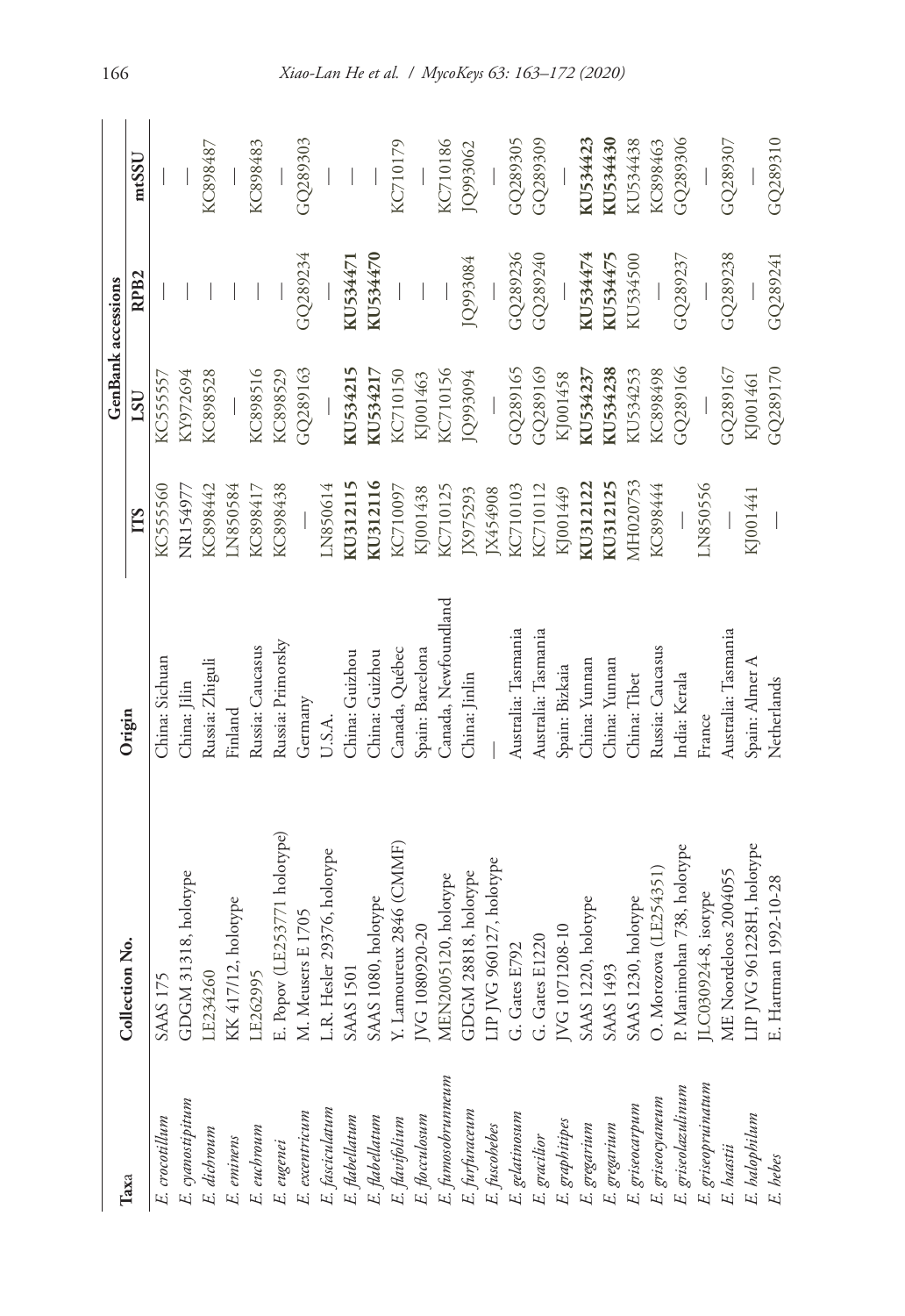|                             |                                  |                     |          | <b>GenBank</b> accessions |                  |          |
|-----------------------------|----------------------------------|---------------------|----------|---------------------------|------------------|----------|
| Taxa                        | Collection No.                   | Origin              | TTS      | $_{LSU}$                  | RPB <sub>2</sub> | mtSSU    |
| E. henricii                 | <b>HKAS 63414</b>                | China: Henan        |          | JQ410332                  | JQ993076         | JQ993069 |
| E. hirtipes                 | JVG 990510-2                     |                     | JX454935 |                           |                  |          |
| E. hypogaeum                | K382, holotype                   | Japan: Oita         | AB692001 | AB692009                  | AB692019         |          |
| E. incanum                  | HKAS 54614                       | China: Yunnan       | JQ281488 | JQ320127                  |                  |          |
| E. indigoticoumbrinum       | ME Noordeloos 200406 3, holotype | Australia: Tasmania |          | GQ289242                  | GQ289171         | GQ289311 |
| E. indoviolaceum            | P. Manimohan 700, holotype       | India: Kerala       |          | GQ289172                  | GQ289243         | GQ289312 |
| E. indutoides               | O. Morozova (LE254354)           | Russia: Leningrad   | KC898451 | KC898503                  |                  | KC898468 |
| E. infundibuliforme         | TENN:013964, holotype            | USA: Tennessee      | HQ179671 | HQ179671                  |                  |          |
| E. juncinum                 | JC-19981012.5a (Ex-1004)         |                     | JX454902 |                           |                  |          |
| E. kermandii                | G. Gates E227, holotype          | Australia: Tasmania |          | GQ289173                  | GQ289244         | GQ289313 |
| E. kerocarpus               | WU18878, holotype                | Austria             | LN850576 |                           | LN850688         |          |
| E. lampropus                | UPS: BOT: F-176490, neotype      | Sweden              | KC898377 | KC898471                  |                  | KC898506 |
| $\cal E.$ aff. $\it Luteum$ | GDGM 28991                       | China               |          | JQ993093                  | JQ993075         |          |
| E. lepidissimum             | E. Popov (LE254871)              | Russia: Novgorod    | KC898363 | KC898531                  |                  | KC898493 |
| E. lupinum                  | KK 13/14 & J. Vauras, holotype   | Finland             | LN850570 |                           | LN850695         |          |
| E. luteodiscum              | CAL 132, holotype                | India               | KX774267 |                           |                  |          |
| E. luridum                  | MEN 2005108                      | Italy               | KC710091 | KC710146                  | KC710192         | KC710175 |
| E. majaloides               | KK 782/12                        | Finland             | LN850478 |                           | LN850654         |          |
| E. malenconii               | JVG 1111118-1                    |                     | JX454946 |                           |                  |          |
| E. manganaense              | G. Gates E369, isotype           | Australia: Tasmania | KC710085 | KC710143                  |                  | KC710172 |
| E. mastoideum               | GDGM 26597, holotype             | China: Guangdong    | JQ291564 | JQ320126                  |                  |          |
| E. mirum                    | KK 99/14, holotype               | Finland             | LN850548 |                           | LN850699         |          |
| E. mougeotii                | LE254352                         | Russia: Caucasus    | KC898446 | KC898499                  |                  | KC898464 |
| E. murrayi                  | QI 1001                          | China: Liaoning     | KJ658967 | JQ993090                  | IQ993081         | JQ993064 |
| E. myrmecophilum            | G. Tjallingii-Beukers 1981-10-30 | Netherlands         | KC710120 | GQ289174                  | GQ289245         | GQ289314 |
| E. nidorosum                | KK 419/                          | Finland             | LN850503 | LN850706                  | LN850673         |          |
| E. nitens                   | 1012.5b (Ex-1004)<br>$IC-1998$   |                     | JX454901 |                           |                  |          |

Corrigendum 167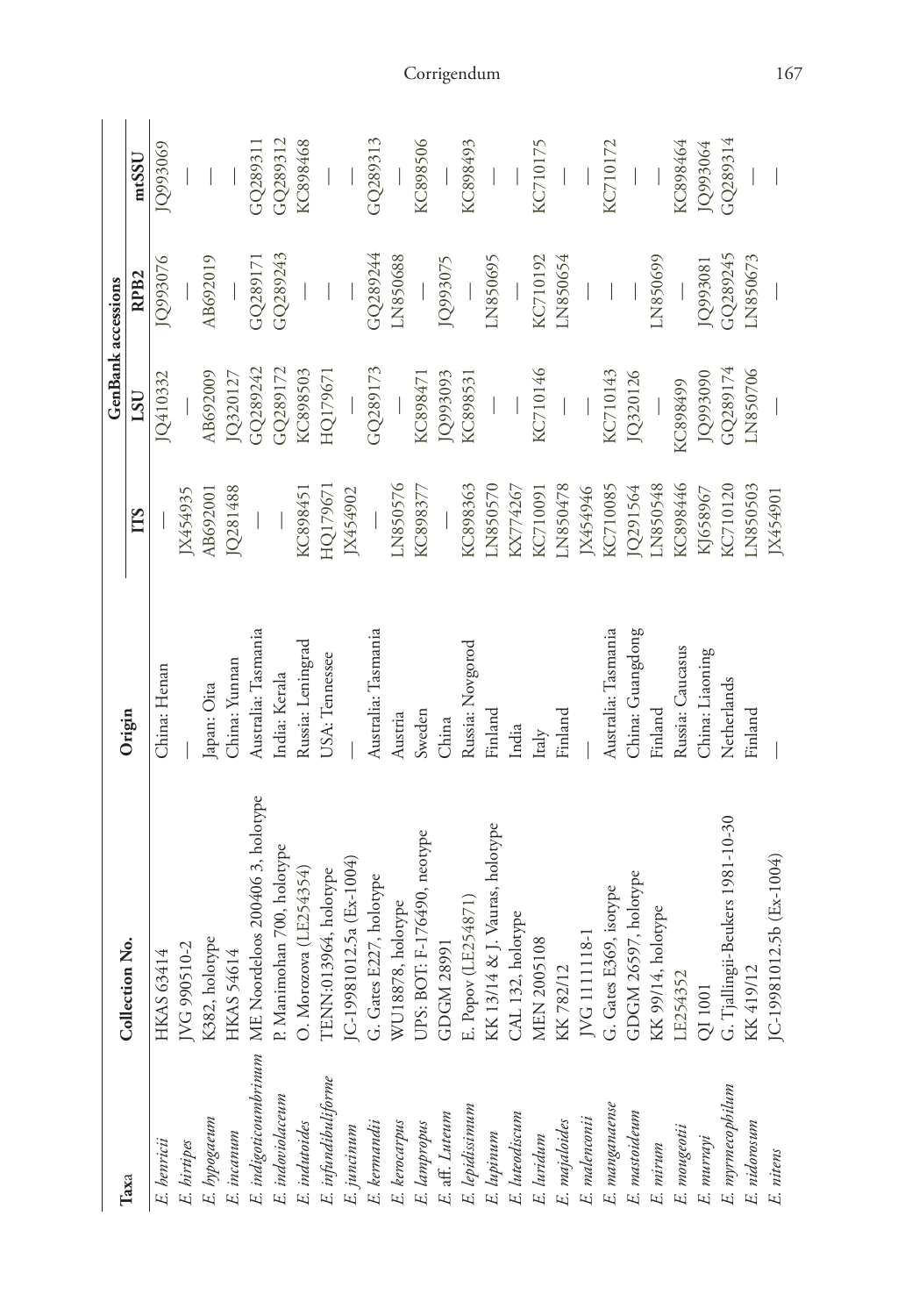|                                                                                                               |                                                                             |                     |          | <b>GenBank</b> accessions |                  |          |
|---------------------------------------------------------------------------------------------------------------|-----------------------------------------------------------------------------|---------------------|----------|---------------------------|------------------|----------|
| Taxa                                                                                                          | Collection No.                                                              | Origin              | TTS      | LSU                       | RPB <sub>2</sub> | mtSSU    |
| E. nitidum                                                                                                    | ME Noordeloos 200426                                                        | Slovakia            | KC710122 | GQ28917                   | GQ289246         | GQ289315 |
| E. ochreoprunuloides                                                                                          | E. Arnolds 01-142, holotype                                                 | Germany             | KC710092 | KC710147                  |                  | KC710176 |
| E. olivaceohebes                                                                                              | : 2507<br>Dhancke                                                           |                     | IX454932 |                           |                  |          |
|                                                                                                               | GDGM 27563                                                                  | China:              | JQ281487 | JQ410330                  | JQ993079         | JQ993067 |
|                                                                                                               | A. Hausknecht, isotype ex WU 189010                                         | Austria             |          | GQ289176                  | GQ289247         | GQ289316 |
| E. omiense<br>E. pallideradicatum<br>E. pallidocarpum<br>E. paludicola                                        | GDGM 28828                                                                  | China: Jilin        | JQ320106 | JQ410331                  | IQ993080         | JQ993074 |
|                                                                                                               | KK 386/12                                                                   | Finland             | LN850516 |                           | LN850678         |          |
| E. palustre                                                                                                   | KK 101/14, holotype                                                         | Finland             | LN850592 |                           | LN850692         |          |
| E. parasiticum                                                                                                | ME Noordeloos 200330                                                        | Belgium             |          | GQ289177                  | GQ289248         | GQ289317 |
|                                                                                                               | KK 383/08, holotype                                                         | Finland             | LN850530 |                           | LN850691         |          |
| E. paragaudatum<br>E. perbloxamii<br>E. percoelestinum<br>E. phaeocarpum                                      | MEN 2004071, holotype<br>T. Bulyonkova (LE254327)                           | Australia: Tasmania | KC710117 | GQ289178                  | GQ289249         | GQ289318 |
|                                                                                                               |                                                                             | Russia: Novosibirsk | KC898359 | KC898526                  |                  | KC898496 |
|                                                                                                               | LIP JVG 1031018, holotype                                                   | Spain: La Rioja     | KJ001430 | KJ001462                  |                  |          |
|                                                                                                               | ME Noordeloos 2004127                                                       | Australia: Tasmania |          | GQ289179                  | GQ289250         | GQ289319 |
| E. phaeomarginatum<br>E. philocistus                                                                          | Hausknecht & Reinwald 9.XI.1998,                                            | Portugal            | LN850600 |                           |                  |          |
|                                                                                                               |                                                                             |                     |          |                           |                  |          |
| E. placidum                                                                                                   | paratype<br>S. Lundell (5276) & G. Haglund<br>(UPS: BOT: F-121714, epitype) | Sweden              | KC898394 | KC898514                  |                  | KC898481 |
| E. pleurotoides<br>E. pleurotoides<br>E. pleurotoides<br>E. porphyrescens<br>E. prismaticum<br>E. prismaticum | <b>SAAS 1215</b>                                                            | China: Yunnan       | KU312112 | KU534229                  | KU534467         | KU534422 |
|                                                                                                               | SAAS 1252, holotype                                                         | China: Yunnan       | KU312113 | KU534227                  | KU534468         | KU534424 |
|                                                                                                               | SAAS 1354                                                                   | China: Yunnan       | KU312114 | KU534228                  | KU534469         | KU534425 |
|                                                                                                               | KK 289/09                                                                   | Finland             | LN850511 |                           | LN850677         |          |
|                                                                                                               | ME Noordeloos 2004113                                                       | Australia: Tasmania |          | GQ289182                  | GQ289253         | GO289322 |
|                                                                                                               | GDGM 29251                                                                  | China: Guangdong    | JQ281482 | JQ320129                  | JQ993077         | JQ993072 |
|                                                                                                               | K381                                                                        | Japan: Tokyo        | AB691998 | AB692006                  | AB692016         |          |
| $E.$ procerum                                                                                                 | ME Noordeloos 2004070                                                       | Australia: Tasmania |          | GQ289183                  | GQ289254         | GQ289323 |
|                                                                                                               | MEN 200340                                                                  | Slovakia            | KC710073 | GQ289184                  | GQ289255         | GQ289324 |
| E. prunuloides<br>E. pseudofavrei                                                                             | JVG 1060930-7                                                               |                     | JX454886 |                           |                  |          |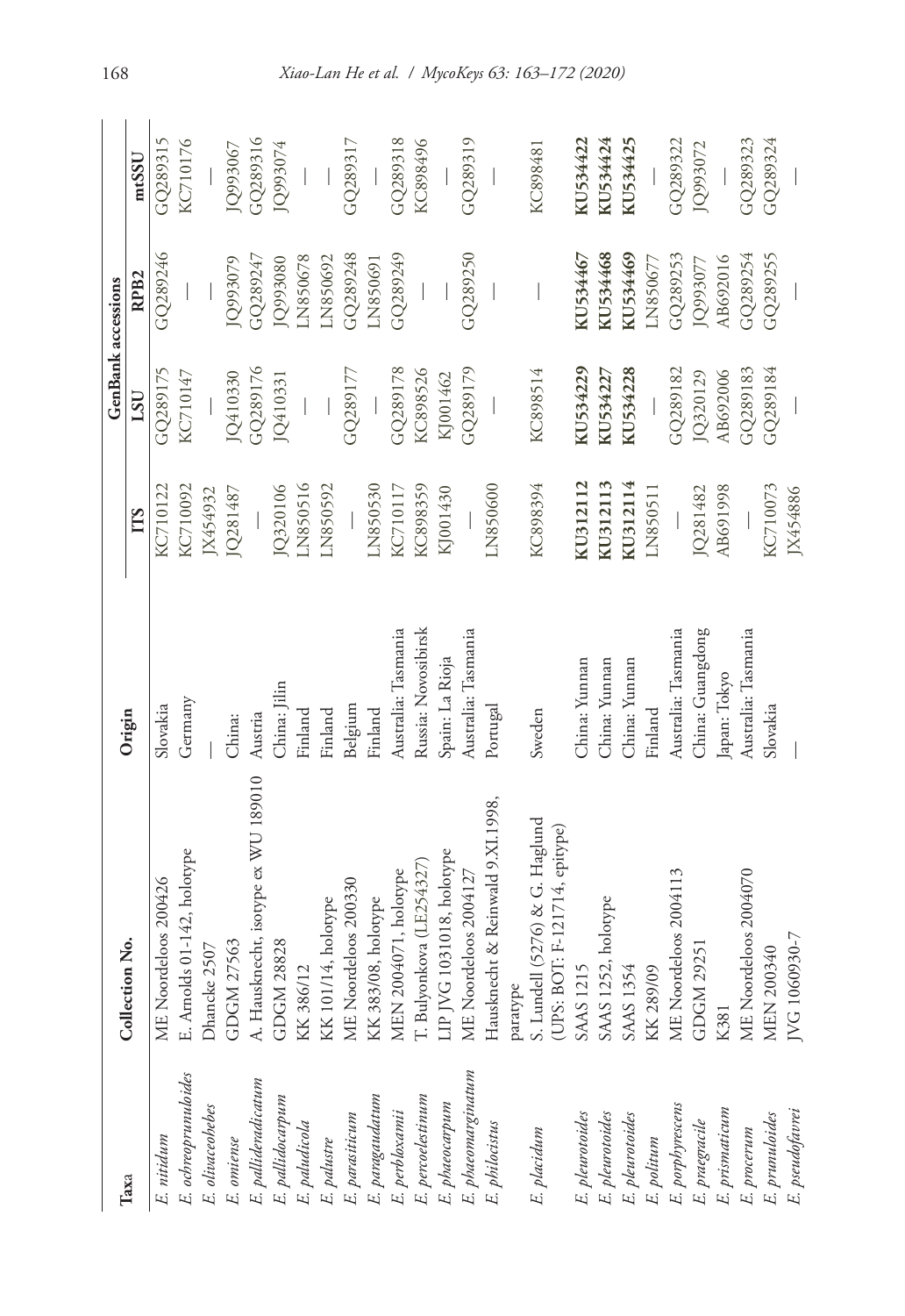| Таха                 | Collection No.                 | Origin                |            | <b>GenBank</b> accessions |                  |          |
|----------------------|--------------------------------|-----------------------|------------|---------------------------|------------------|----------|
|                      |                                |                       | <b>TTS</b> | LSU                       | RPB <sub>2</sub> | mtSSU    |
| E. pygmaeopapillatum | ME Noordeloos 200364           | Slovakia              |            | GQ289185                  | GQ289256         | GQ289325 |
| E. quadratum         | GDGM 28953                     | China: Jiangxi        |            | KJ648471                  | KP226183         |          |
| E. radicipes         | KK 42/14, holotype             | Finland               | LN850585   |                           | LN850693         |          |
| E. readiae           | ME Noordeloos 2004050          | Casmania: Australia   |            | GO289186                  | GQ289257         | GO289326 |
| E. reductum          | <b>SAAS 1016</b>               | China: Sichuan        | KU312117   | KU534236                  | KU534482         | KU534435 |
| E. reductum          | SAAS 1091, holotype            | China: Yunnan         | KU312123   | KU534232                  | KU534480         | KU534419 |
| E. reductum          | <b>SAAS 1608</b>               | China: Yunnan         | KU312124   | KU534233                  | KU534481         | KU534431 |
| E. rhodocylix        | K (M): 147598                  | United Kingdom: Wales | KJ001415   | KJ001450                  |                  |          |
| E. rhodopolium       | KK1664/12                      | Sweden                | LN850497   | LN850705                  | LN850705         |          |
| E. rivulare          | KK 703/12, holotype            | Finland               | LN850544   | LN850701                  | LN850707         |          |
| E. rubropilosum      | SAAS 406                       | China: Sichuan        | MH020761   | KU534218                  | KU534488         | KU534439 |
| E. rusticoides       | LIP JVG 1020416U, epitypus     | Spain: Tarragona      | KJ001434   | KJ001478                  |                  |          |
| E. sarcitum          | A. Hausknecht 1994-04-20       | Austria               |            | GQ289188                  | GQ289259         | GQ289328 |
| E. saussetiense      | G. Eyssartier 08-067, holotype | France                | LN850594   |                           |                  |          |
| E. sericatum         | KK 299/08                      | Finland               | LN850442   |                           | LN850630         | LN850702 |
| E. sericellum        | ME Noordeloos 200315           | Belgium               |            | GQ289190                  | GQ289261         | GQ289330 |
| E. sericeonitidum    | TB 7144                        |                       | EF421108   | AF261315                  | EF421016         | EF421108 |
| E. serpens           | KK 410/09, holotype            | Finland               | LN850526   |                           | LN850694         |          |
| E. serrulatum        | ME Noordeloos 2004062          | Australia: Tasmania   |            | GQ289192                  | GQ289263         | GQ289332 |
| E. setastipes        | L.R. Hesler 13853, holotype    | U.S.A.                | LN850619   |                           |                  |          |
| E. sinuatum          | J. Wisman 2003-09-19           | Netherlands           | KC710109   | GQ289193                  | GQ289264         | GQ289333 |
| E. sordidulum        | Co-David 2003                  | Belgium               | KC710062   | GQ289194                  | GQ289265         | GQ289334 |
| Entoloma sp.         | K389                           | Japan: Oita           | AB691993   | AB692008                  | AB692018         |          |
| Entoloma sp.         | 083001                         | China: Yunnan         | KU312119   | KU534230                  | KU534479         | KU534437 |
| Entoloma sp.1        | SAAS 1154                      | China: Sichuan        | KU312121   | KU534235                  | KU534478         | KU534434 |
| Entoloma sp.2        | <b>SAAS 369</b>                | China: Jilin          | KU312104   | KU534216                  | KU534483         | KU534416 |
| Entoloma sp.3        | <b>SAAS 203</b>                | China: Jilin          | KJ658966   | KJ658971                  | KU534473         | KU534415 |
| Entoloma sp.4        | <b>SAAS 712</b>                | China: Shaanxi        | KJ658970   | KJ658973                  | KU534472         | KU534417 |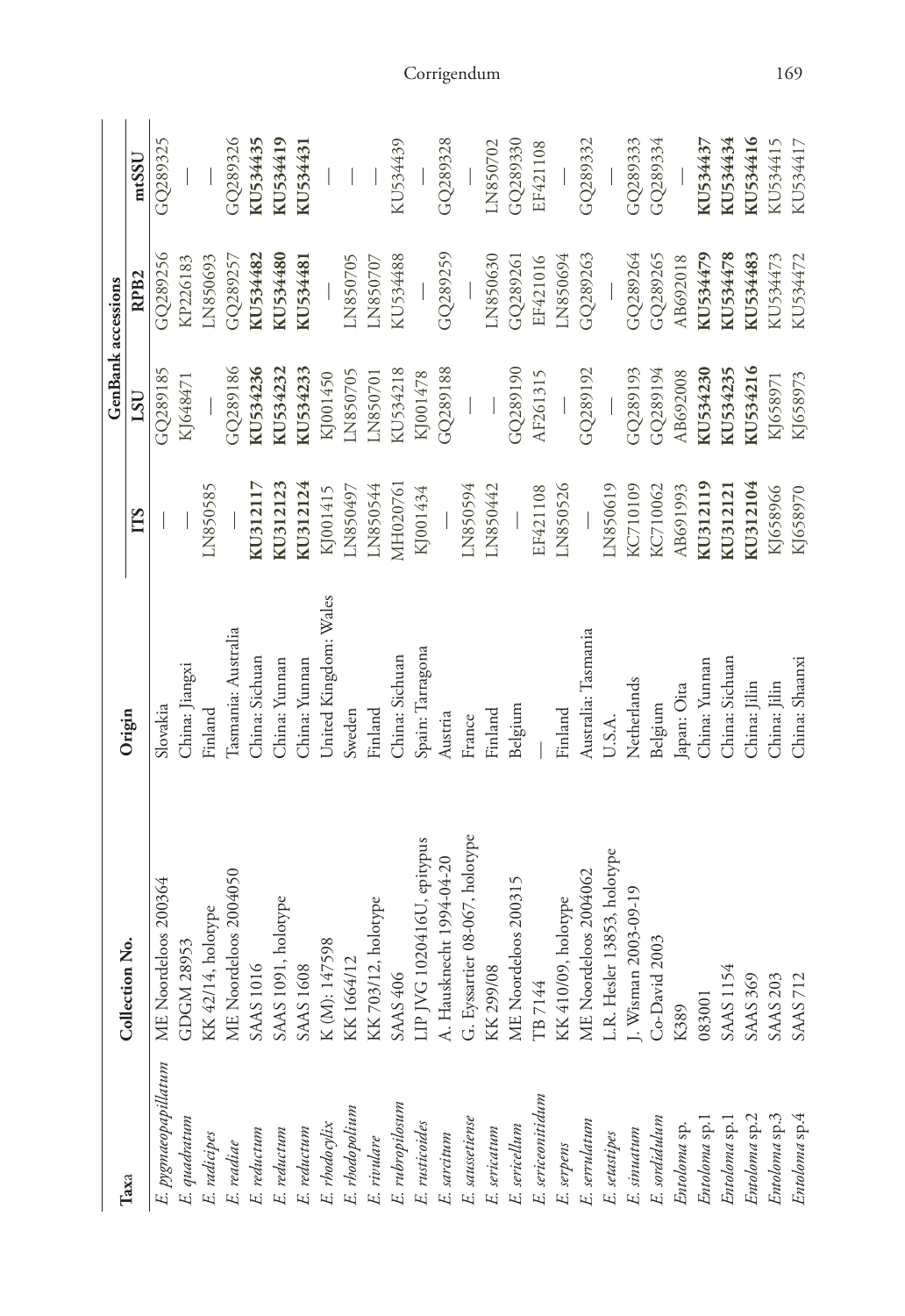| Taxa                   | Collection No.                                    | Origin              |            | <b>GenBank</b> accessions |                  |          |
|------------------------|---------------------------------------------------|---------------------|------------|---------------------------|------------------|----------|
|                        |                                                   |                     | <b>TTS</b> | USU                       | RPB <sub>2</sub> | mtSSU    |
| Entoloma sp.5          | SAAS 31                                           | China: Sichuan      |            |                           |                  |          |
| E. subcaesiocinctum    | <b>SAAS 133</b>                                   | China: Jilin        | KY711236   | KY972697                  |                  |          |
| E. sublaevisporum      | LIP JVG 1070823T, holotype                        | Spain               | KC898436   | KC898518                  |                  | KC898478 |
| E. subtenuicystidiatum | GDGM 28459                                        | China: Jiangxi      | JQ320109   | JQ320116                  |                  | JQ993071 |
| E. tectonicola         | P. Manimohan (741, holotype)                      | India               |            | GQ289196                  |                  | GQ289336 |
| E. tenellum            | Dhancke 2820                                      |                     | JX454933   |                           |                  |          |
| E. tenuissimum         | GDGM 28813                                        | China: Jilin        | IX975295   | JQ993097                  | JQ993086         | JQ993059 |
| E. terreum             | Esteve-Raventós et al. 16.X.2003,                 | Spain               | LN850547   |                           |                  |          |
|                        | holotype                                          |                     |            |                           |                  |          |
| E. tjallingiorum       | S. Ryman (6124) (UPS: BOT:<br>F-016378, holotype) | Sweden              | KC898412   | KC898509                  |                  | KC898474 |
| E. trachyosporum       | H. den Bakker 1901                                | Canada              | KC710121   | GQ289199                  |                  | GQ289339 |
| E. transmutans         |                                                   | Australia: Tasmania |            | GQ289200                  | GQ289268         | GQ289340 |
| E. turbidum            | ME Noordeloos 2004155<br>MEN 200351               | Slovakia            | KC710060   | GQ289201                  | GQ289269         | GQ289269 |
| E. undatum             | ME Noordeloos 200327                              | Belgium             |            | GQ289202                  | GQ289270         | GQ289342 |
| E. undatum             | IVG 1051115-19                                    | Spain: Girona       | KJ001410   | KJ001455                  |                  |          |
| E. undulatosporum      | SFC 11021902                                      | Spain: Barcelona    | KJ001412   | KJ001454                  |                  |          |
| E. valdeumbonatum      | M. Meusers E4565, holotype                        | Germany             |            | GQ289203                  | GQ289271         | GO289343 |
| $E.$ $venus tum$       | L, Wö E17/10, holotype                            | Germany             | KC898355   | KC898523                  |                  | KC898490 |
| E. vindobonense        | Wu 20810, holotype                                |                     | JX454802   |                           |                  |          |
| E. violaceovillosum    | P. Manomohan 645, holotype                        | India: Kerala       |            | GQ289205                  | GQ289273         | GQ289345 |
| $E.$ $violaceosonatum$ | V. Liiv (L 275, holotype)                         | Estonia             | KC898448   | KC898502                  |                  | KC898467 |
| Inocephalus hypipamee  | DLL 10071                                         | Australia           |            | JQ624609                  | IQ624616         | JQ624604 |
| Inocephalus plicatus   | DLL 10216<br>MCA 2479                             | Australia           |            | JQ624615                  | JQ624623         | JQ624606 |
| Inocephalus sp. 1      |                                                   |                     |            | GU384622                  | GU384640         | GQ984593 |
| Inocephalus sp. 2      | $GD-b$                                            | Argentina           | DQ490636   | DQ457683                  | DQ472728         |          |
| Inocephalus sp. 3      | <b>MCA1867</b>                                    |                     |            | GU384621                  | GU384638         | GU384591 |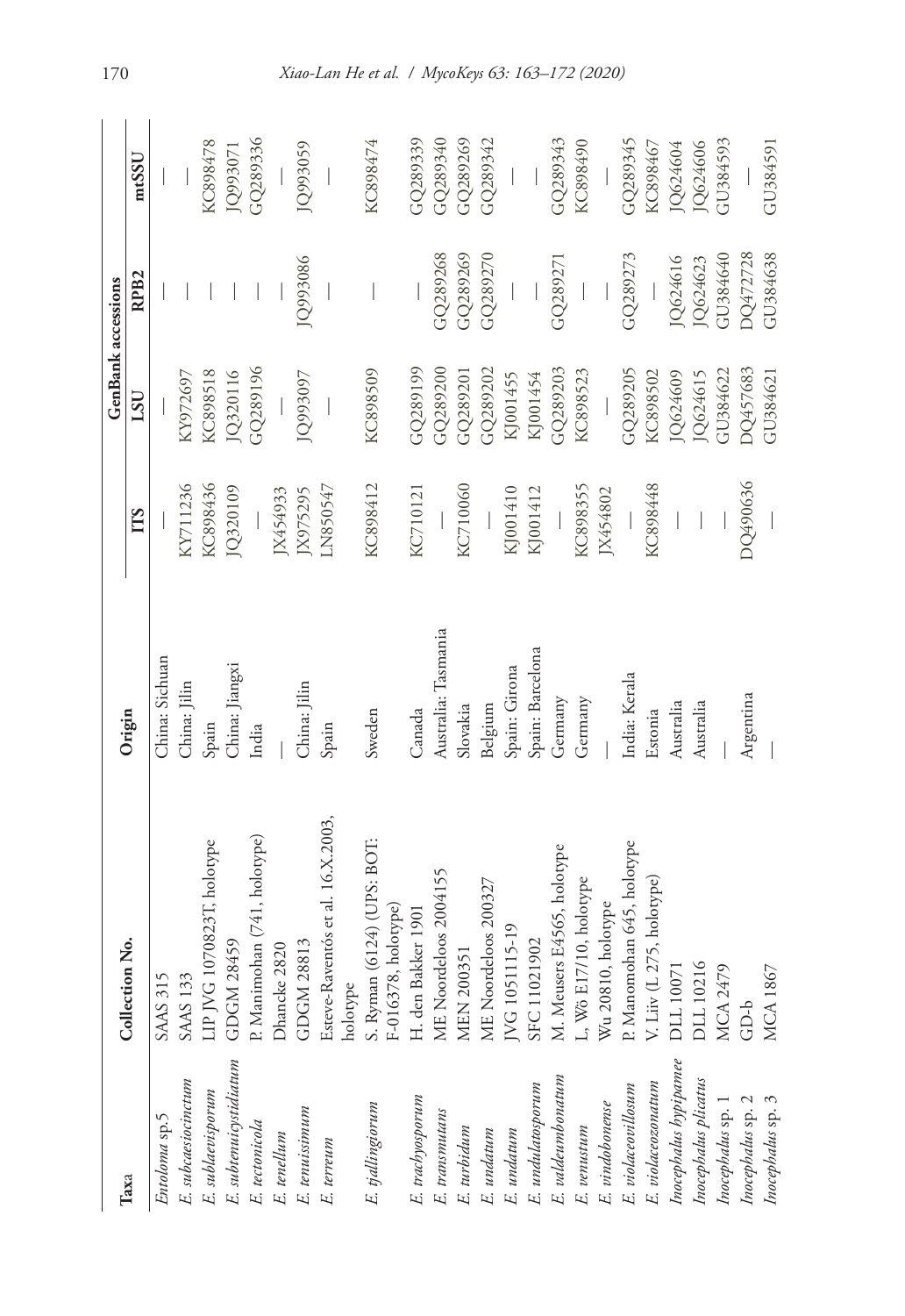|                         |                                                      |                       |                                                                                                                                                                                                                                                                                                                                                                                 | <b>GenBank</b> accessions |                  |          |
|-------------------------|------------------------------------------------------|-----------------------|---------------------------------------------------------------------------------------------------------------------------------------------------------------------------------------------------------------------------------------------------------------------------------------------------------------------------------------------------------------------------------|---------------------------|------------------|----------|
| Таха                    | Collection No.                                       | Origin                | ГTS                                                                                                                                                                                                                                                                                                                                                                             | LSU                       | RPB <sub>2</sub> | mtSSU    |
| Septonia sp.            | <b>MCA1486</b>                                       |                       |                                                                                                                                                                                                                                                                                                                                                                                 | GU384623                  | GU384635         | GU384589 |
| cyophyllum              |                                                      |                       | AF357032                                                                                                                                                                                                                                                                                                                                                                        | AF223202                  | DQ367434         | AF357101 |
| eucophaeatum            |                                                      |                       |                                                                                                                                                                                                                                                                                                                                                                                 |                           |                  |          |
| Volanea sericea         | VHAs 03/02                                           |                       | $\begin{array}{ c c } \hline \rule{0pt}{12pt} \rule{0pt}{2.5pt} \rule{0pt}{2.5pt} \rule{0pt}{2.5pt} \rule{0pt}{2.5pt} \rule{0pt}{2.5pt} \rule{0pt}{2.5pt} \rule{0pt}{2.5pt} \rule{0pt}{2.5pt} \rule{0pt}{2.5pt} \rule{0pt}{2.5pt} \rule{0pt}{2.5pt} \rule{0pt}{2.5pt} \rule{0pt}{2.5pt} \rule{0pt}{2.5pt} \rule{0pt}{2.5pt} \rule{0pt}{2.5pt} \rule{0pt}{2.5pt} \rule{0pt}{2.5$ | <b>O367423</b>            | DQ367435         | EF421099 |
| N. strictior            | DUKE-JM96/10                                         |                       | EF421109                                                                                                                                                                                                                                                                                                                                                                        |                           | EF421017         | EF421100 |
| Pouzarella albostrigosa | DL Largent 9641                                      | Australia: Queensland |                                                                                                                                                                                                                                                                                                                                                                                 | HQ876535                  | HQ876513         | HQ876557 |
| P. farinosa             | OL Largent 9934, holotype)                           | Australia: Queensland |                                                                                                                                                                                                                                                                                                                                                                                 | HQ876516                  | HQ876495         | HQ876538 |
| P. lasia                | DL Largent 9662                                      | Australia: Queensland |                                                                                                                                                                                                                                                                                                                                                                                 | HQ876529                  | HQ876507         | HQ876551 |
| P. pilocystidiata       | DL Largent 9932, holotype                            | Australia: Queensland |                                                                                                                                                                                                                                                                                                                                                                                 | HQ876521                  | HQ876500         | HQ876543 |
|                         | Sequences in bold are newly generated in this study. |                       |                                                                                                                                                                                                                                                                                                                                                                                 |                           |                  |          |